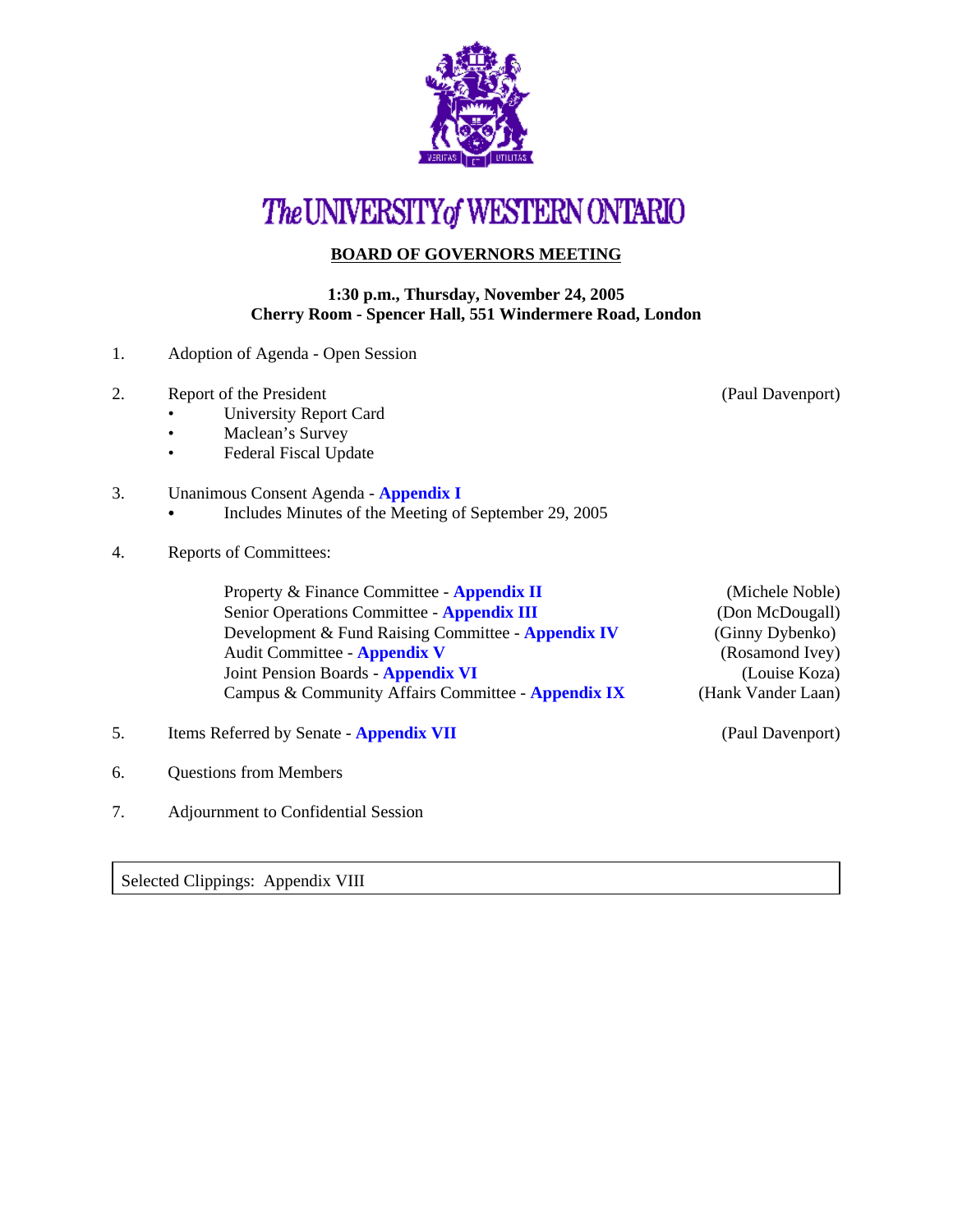## **SUMMARY OF AGENDA ITEMS - November 24, 2005 - OPEN SESSION**

| <b>Adoption of the Agenda</b>                                                                                      | <b>ACTION</b>      |
|--------------------------------------------------------------------------------------------------------------------|--------------------|
| <b>Report of the President</b>                                                                                     | <b>INFO</b>        |
| <b>Unanimous Consent Agenda - Appendix I</b>                                                                       | <b>ACTION</b>      |
| Minutes of the Meeting of September 29, 2005                                                                       | <b>ACTION</b>      |
| <b>Report of the Property &amp; Finance Committee - Appendix II</b>                                                |                    |
| Biotron Project - Award of Contract                                                                                | <b>INFO</b>        |
| <b>Bank of Montreal Faculty Fellowship</b>                                                                         | <b>INFO</b>        |
| The Bill and Anne Brock Family Professorship in Child Health                                                       | <b>INFO</b>        |
| <b>Investment Committee Membership</b>                                                                             | <b>INFO</b>        |
| Scholarships/Bursaries/Awards/Prizes                                                                               | <b>INFO</b>        |
| <b>Report of the Senior Operations Committee - Appendix III</b>                                                    |                    |
| New and Re-appointed Board Members                                                                                 | <b>INFO</b>        |
| <b>Administrative Appointments</b>                                                                                 | <b>INFO</b>        |
| Report of the Development & Fundraising Committee - Appendix IV                                                    |                    |
| Revisions to the Gift Acceptance Policy (MAPP 2.1)                                                                 | <b>ACTION</b>      |
| Quarterly Report on Fund Raising: First Quarter Report to July 31, 2005                                            | <b>INFO</b>        |
| <b>Report of the Audit Committee - Appendix V</b>                                                                  |                    |
| <b>Equity Services - Annual Report</b>                                                                             | <b>INFO</b>        |
| Auditor General of Ontario Update                                                                                  | <b>INFO</b>        |
| Risk Management and Internal Audit Update Report                                                                   | <b>INFO</b>        |
| <b>Information Security - Graduate Studies</b>                                                                     | <b>INFO</b>        |
| Report of the Campus & Community Affairs Committee - Appendix IX                                                   |                    |
| Annual Reports: Code of Student Conduct                                                                            | <b>INFO</b>        |
| <b>Joint Pension Board - Appendix VI</b>                                                                           |                    |
| <b>Annual Report</b>                                                                                               | <b>INFO</b>        |
| <b>Items Referred by the Senate -Appendix VII</b>                                                                  |                    |
| Guidelines for Educational Partnerships                                                                            | <b>ACTION</b>      |
| Guidelines for International Research Partnerships                                                                 | <b>ACTION</b>      |
| Board Membership - Faculty Member Elected by Senate                                                                | <b>INFORMATION</b> |
| Planning for 2006-07: Guidelines for the Faculties                                                                 | <b>INFORMATION</b> |
| Report of the Academic Colleague on the 277 <sup>th</sup> Meeting of the Council of<br><b>Ontario Universities</b> | <b>INFORMATION</b> |